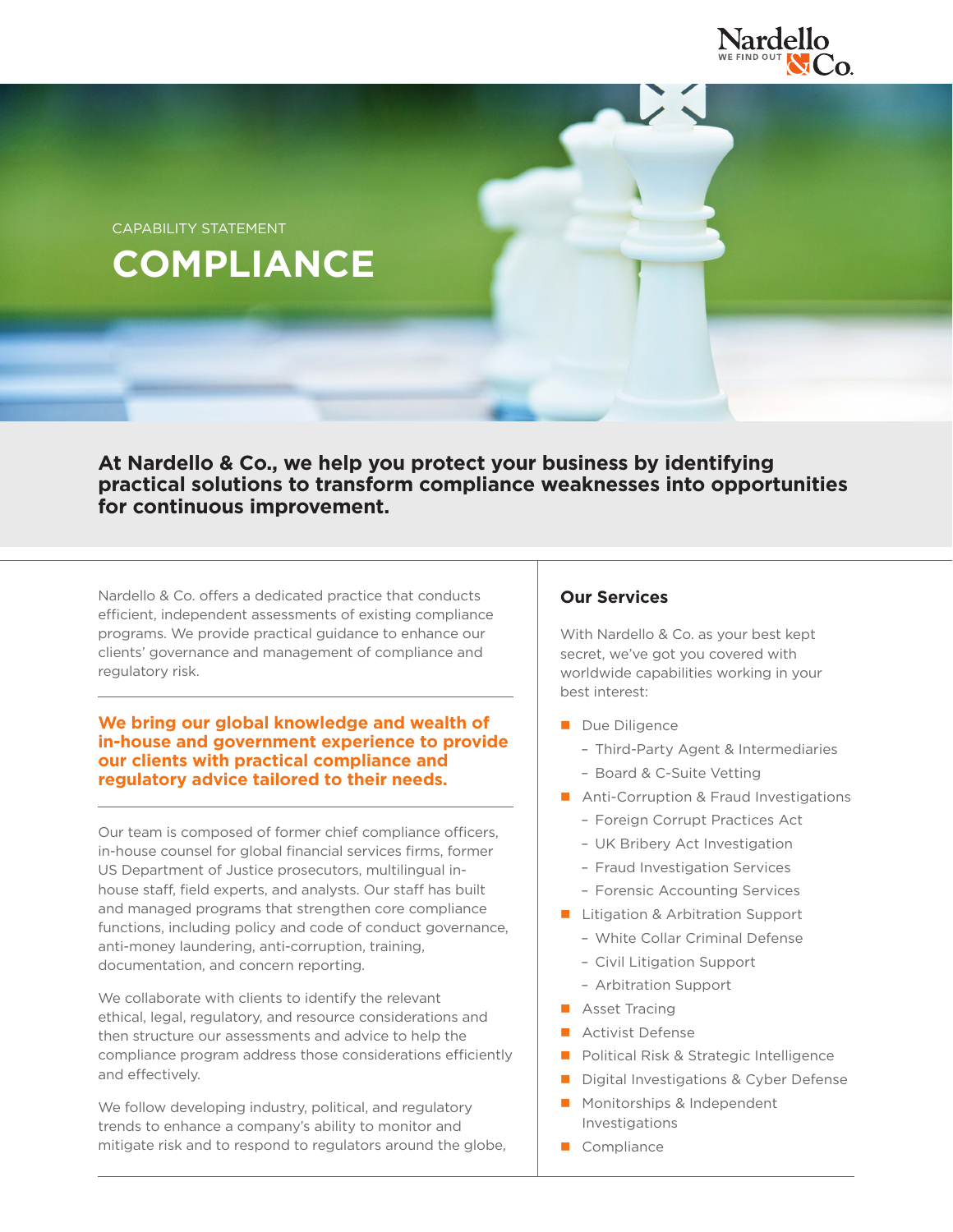in a range of areas, including financial services, securities, anti-corruption, export controls, and economic sanctions. We identify substantive gaps in compliance procedures and develop achievable solutions to address regulatory developments.

Nardello & Co.'s compliance practice assesses whether a company maintains a functioning, governed, documented, and independent compliance program that includes elements recognized by regulators as crucial to proper regulatory risk management. We have expertise in:

- **Structuring compliance departments, governing bodies, and governance relationships**
- **Assessing stakeholders' relationships with compliance functions**
- **Responding to changing regulatory standards and establishing change management processes**
- **Reviewing core compliance processes and systems against legal requirements to identify gaps and** weaknesses
- Assessing and strengthening the mission, policies, procedures, and training to be clear and appropriately tailored to applicable legal requirements
- $\blacksquare$  Evaluating the sufficiency of compliance monitoring, auditing, and testing
- $\blacksquare$  Preparing companies for regulatory review
- **Formulating reasonable and effective plans for remediating process gaps**

We also help clients implement risk assessment processes by developing effective monitoring and audit programs. In conducting reviews, we:

- $\blacksquare$  Isolate risks inherent to the client's industry
- $\blacksquare$  Identify risks in all jurisdictions in which the client operates
- **E** Evaluate whether a client's risk assessment incorporates regular input from employees in relevant functions
- Determine whether a client's risk assessment appropriately assigns responsibility to managers in every risk area

At Nardello & Co., compliance is not a checklist. Good compliance is good business. We help you strengthen compliance processes so that your company succeeds.

## **Why risk it?**

Whether you have an urgent situation today or something looming on the horizon, whenever, wherever you need us, we'll work with you to develop custom solutions to meet your needs.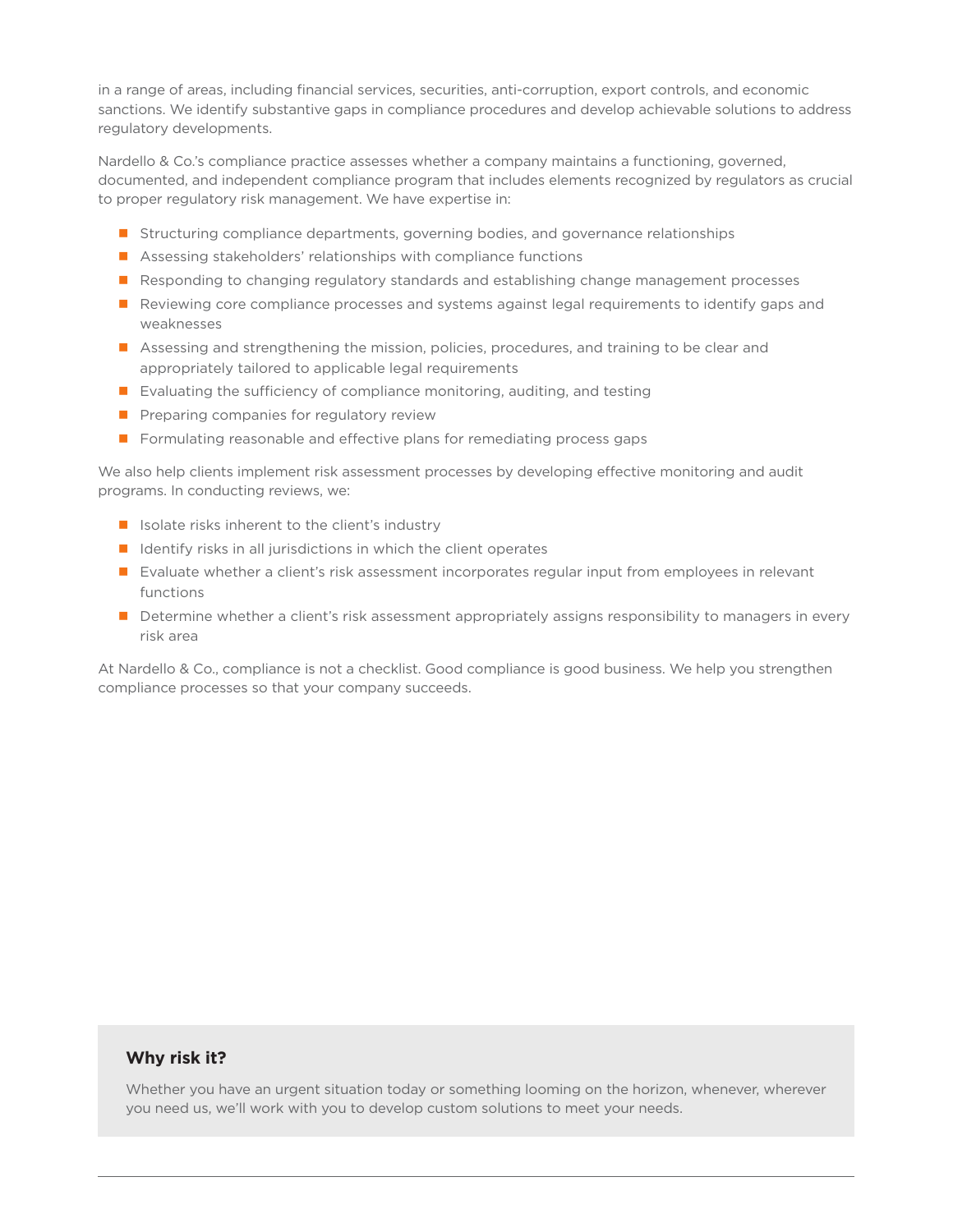## **SELECT COMPLIANCE EXPERIENCE**

### Case Study | **Assessing Global Company's Compliance Program**

Nardello & Co. conducted a review of the European compliance program of a publicly traded global financial services company. The review included a complete evaluation of the program's risk assessment processes and strategic plans, regulatory and enforcement relationships, corporate governance structure, code of conduct, training and communications, compliance testing and auditing procedures, and other policies and procedures such as those related to independent concern reporting, investigation, and documentation. The assessment and recommendations were reported to the client's primary regulator, which received them favorably. As a result of our European compliance program review, Nardello & Co. was retained by the client to review its Asia Pacific and Americas compliance programs as well.

#### Case Study | **Anti-Corruption Compliance Review in Mauritania**

Nardello & Co. was retained by a European logistics company to assess its compliance with the FCPA, UK Bribery Act, and other anti-corruption legislation. The client wanted to focus on facilitation payments, with an emphasis on the actions of an intermediary in Mauritania. As part of our investigation in Mauritania, Nardello & Co. investigators interviewed key staff members to assess their understanding of anti-corruption legislation. Our team evaluated anti-corruption and anti-bribery policies, procedures, and training materials to ensure they addressed relevant regulatory requirements. We audited records maintained during the ordinary course of business, reviewing customs invoices, petty cash receipts, and other supporting documentation. Finally, we performed a gap analysis and determined that the client lacked formal policies, a code of conduct, and structured training to mitigate corruption risks. At the recommendation of Nardello & Co., the company implemented a formal, documented anti-corruption program.

## Case Study | **Overhaul of Fortune 500 Company's Global Compliance Program**

A Fortune 500 manufacturing company retained Nardello & Co. to assess its risk exposure and its intermediaries' compliance with anti-corruption regulations. Nardello & Co. performed an FCPA-focused due diligence investigation to vet numerous prospective intermediaries around the world. As part of this assessment, our team reviewed program governance policies and procedures, training standards, and the results of intermediary due diligence assessments. The investigative team audited high-risk intermediaries in half a dozen countries. These audits included background investigations, site visits, interviews, an analysis of contracts, and on-site transaction testing and forensic review. We also worked with the client to revise and strengthen its risk matrix. Nardello & Co.'s findings led the client to restructure certain regional distributor and intermediary networks, terminate several intermediary contracts, review internal staffing structures, and revise its training program in high-risk jurisdictions.

## Case Study | **Probing Internal Controls in Chinese Distribution Network**

Nardello & Co. was engaged by a foreign car-parts manufacturer to conduct an investigation into its distribution network in China amid non-specific corruption concerns within the industry. We conducted interviews with the management of the distribution intermediaries to discuss their business operations and compliance procedures, and compare the dealers' own descriptions of their operations and networks with the findings from our investigation. The interviews revealed that a number of intermediaries had poor or nonexistent internal controls, demonstrated little understanding of the client's anti-corruption and compliance requirements and, in two cases, provided false or misleading testimony about their businesses to us during the interviews. The client used these finding to restructure its compliance program and distribution network.